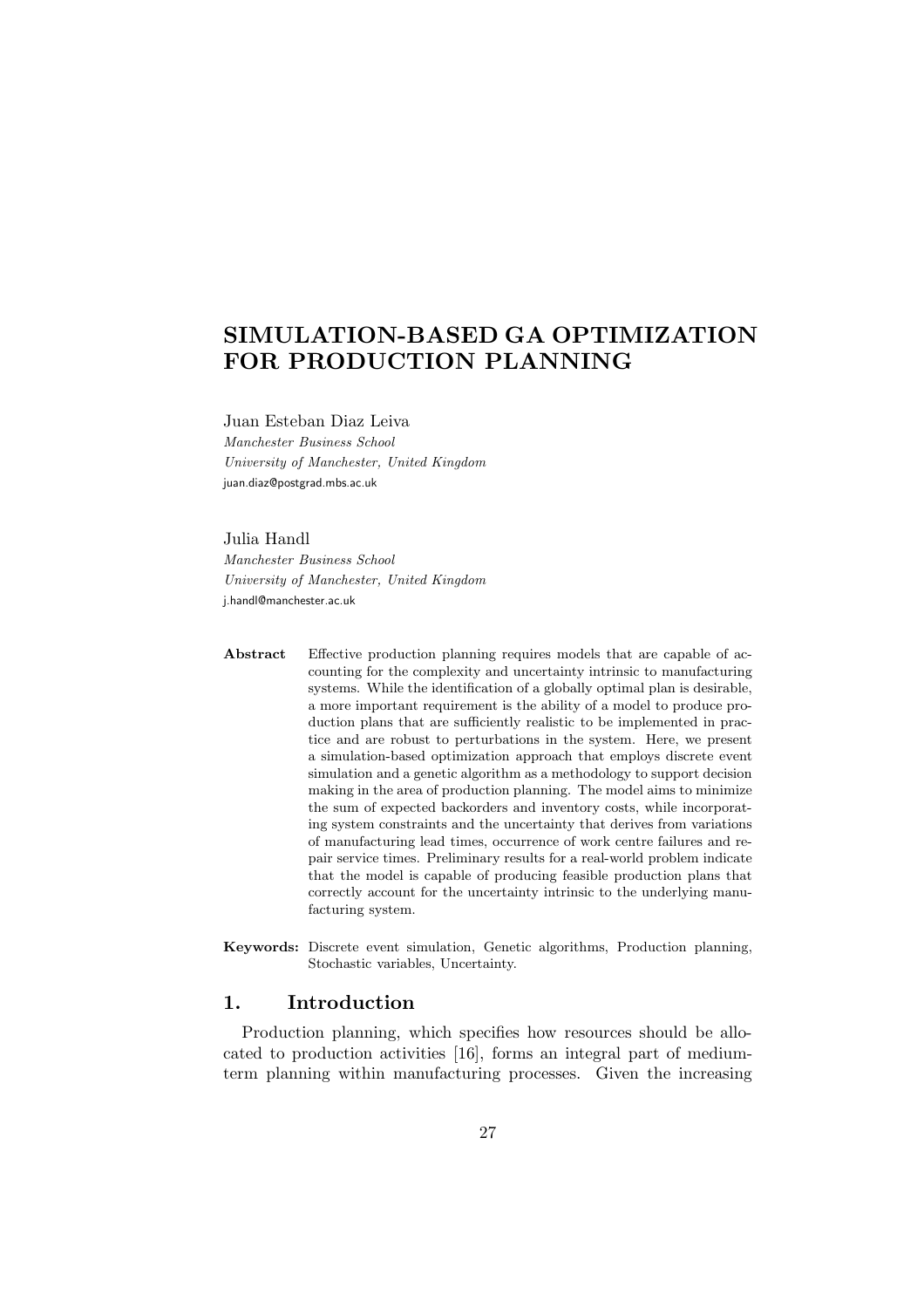#### 28 BIOINSPIRED OPTIMIZATION METHODS AND THEIR APPLICATIONS

pressures faced by manufacturers, the development and deployment of effective models that support production planning is essential.

Ideally, an optimal production plan should be able to achieve customer satisfaction [18] along with profit maximization, while considering uncertainty in the system [14, 16]. Therefore, an appropriate methodology needs to perform optimization while accounting for the effects that uncertain parameters may have on the implementation of a production plan. This should then lead to an optimized solution that is robust towards various source of uncertainty in the manufacturing system. The lack of an instrument that is fully able to meet this requirement is one of the main reasons why, currently, decisions in production planning are often made in a subjective manner (based on the experience and "sixth sense" of a few people) or guided by inappropriate (simplistic) methodologies.

Optimization and simulation models have been previously deployed to solve the production planning problem, albeit independently. Optimization models are able to generate optimal or near-optimal solutions, but the real applicability of these solutions is often limited. This is because of the oversimplifying assumptions made by many optimization models and their inability to fully incorporate uncertainty [9, 17]. Furthermore, when trying to incorporate the high level of complexity and the stochastic [13] and dynamic nature of manufacturing systems [3] into optimization models, standard approaches become computationally intractable. On the other hand, simulation approaches are capable of capturing the uncertainty of the system [16] and of accurately reproducing its behaviour [11]. Therefore, simulation often provides a better representation of a real production system, since the variability introduced through exogenous and endogenous factors can be explicitly considered and the impact of these factors can be assessed [2]. However, in contrast to optimization approaches, the results obtained from simulation models are fundamentally descriptive: while a clear picture of the system is obtained, the results do not provide explicit guidance towards improved solutions.

In an attempt to combine the respective advantages of simulation and optimization techniques, simulation-based optimization has been suggested as a means of handling problems where the high level of complexity precludes a complete analytic formulation and the ultimate goal is the identification of a robust, near-optimal solution [10]. More specifically, the combined application of discrete event simulation (DES) and genetic algorithms (GAs) has been successfully applied to address several problems related to manufacturing systems. For instance, Azzaro-Pantel et al. [3] were able to improve the efficiency of a multi-purpose,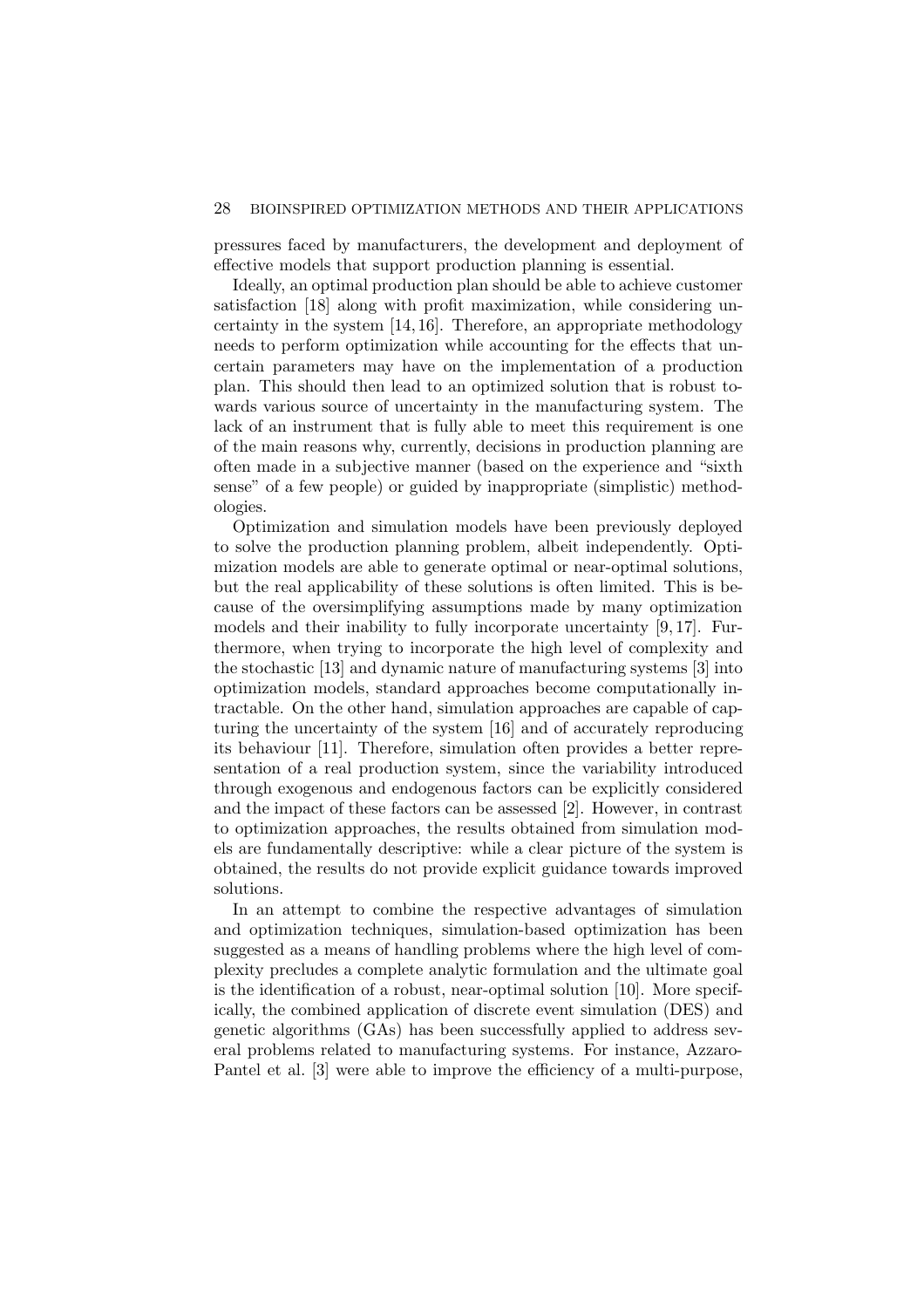multi-objective plant with limited storage by accurately modelling the dynamic behaviour of the production system through DES and solving the scheduling problem using a GA. Al-Aomar [1] combined DES and a GA to determine robust design parameters. The author integrated Taguchis's robustness measures of signal-to-noise ratio and the quality loss function into a GA in order to enhance the selection scheme. Ding et al. [8] employed DES to capture the uncertainty involved in the supplier selection process and used a GA to optimize the supplier portfolio. Cheng and Yan [5] applied an integration of DES and a messy GA to determine the near optimal combination of resources in order to enhance the performance of construction operations. This approach enabled the authors to cope with the complexity and large dimensionality of the problem and to obtain adequate solutions. Wu et al. [21] integrated DES with a GA to determine the order point for different product types of a cross-docking center in order to minimize total cost. Through this approach the solution space was efficiently reduced and more simulation effort was allocated to promising areas via smart computing budget allocation. Korytkowski et al. [12] proposed an evolutionary simulationbased heuristics, where DES and a GA were deployed to find near optimal solutions for dispatching rules allocation. The sequence of orders determined through this approach improved the performance of a complex multi-stage, multi-product manufacturing system.

Here, we describe a simulation-based optimization approach for production planning. The long-term aim of our work is to derive an effective modeling approach that is capable of determining feasibe and robust monthly production plans. Here, we formulate production planning as an optimization problem that requires the minimization of the expected sum of backorders and inventory costs, subject to a set of constraints of the manufacturing system (e.g. resource constraints) and uncertainties deriving from variations of manufacturing lead times, occurrence of work centre failures and repair service times. Our choice of methodology is motivated by the proven success of simulation-based optimization in related problems (see  $[1, 3, 5, 8, 12, 21]$  and above), and we develop a model based on the combination of DES and a meta-heuristic optimizer (specifically, a GA). Finally, we describe preliminary results on a real-world production planning problem.

## 2. Simulation-based Optimization Model

The production planning problem considered here is based on the real manufacturing system of a large company that specializes in the production of cleaning products, edible shortenings, fats, and oils. This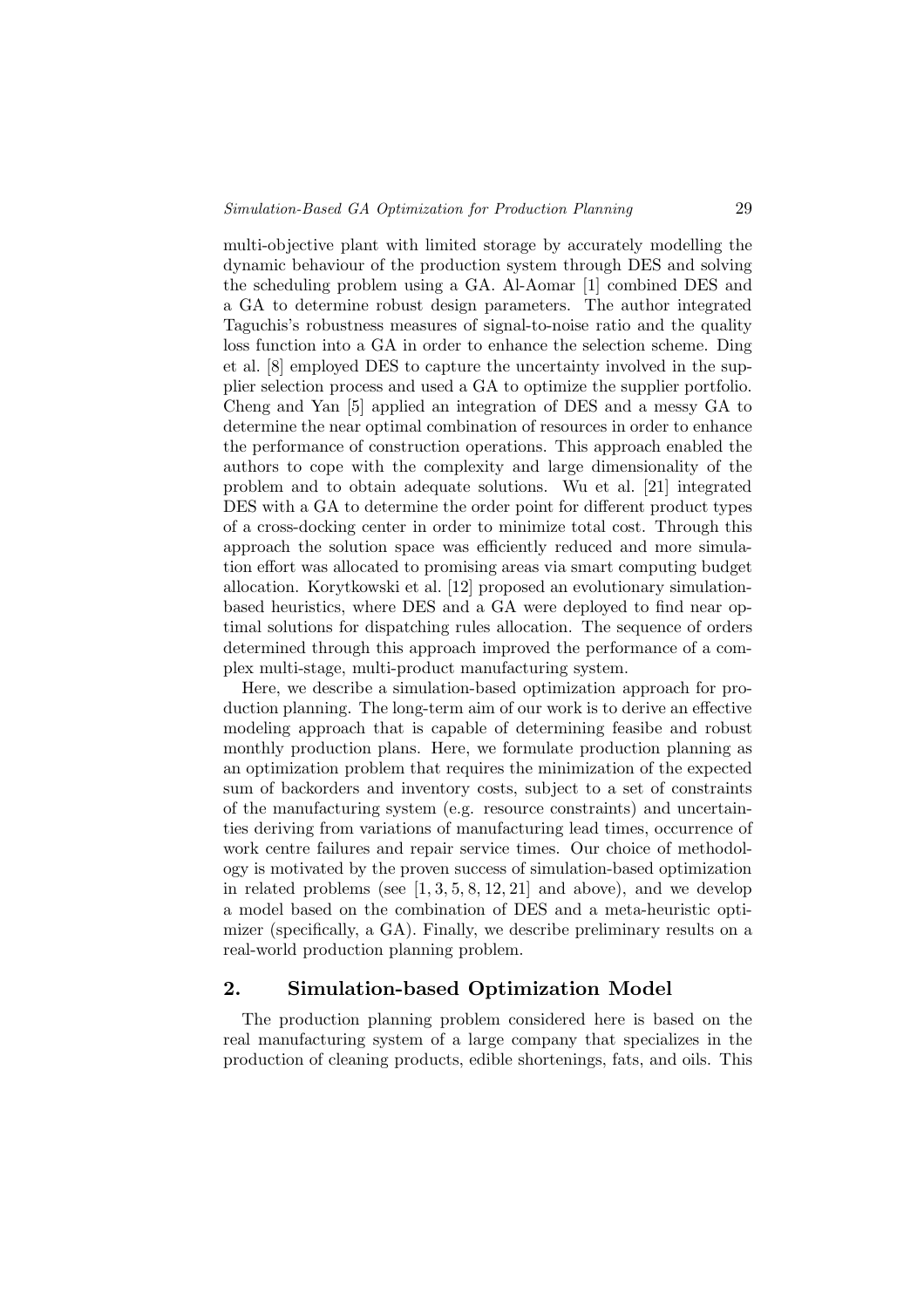study focuses exclusively on its activities related to the manufacturing of cleaning products.

Discrete Event Simulation (DES) is a good option to model the dynamic behaviour of this production system [3], as it allows for the incorporation of stochastic events and the variations of processes that occur in complex systems [19]. Specifially, the use of DES enables us to capture the uncertainty intrinsic to production planning that cannot be represented by deterministic models [16].

The application of simulation-based optimization implies the absence of an analytical problem formulation, i.e. the functional relationships between dependent and independent variables are not known explicitly [20]. Consequently, a suitable optimization approach needs to be able to perform optimization based exclusively on function values obtained via simulation, a so called "black-box approach". Considering the complexity and large dimensionality of the solution space, a suitable search strategy should be able to find near-optimal solutions in a large and complex solution space and be capable of escaping local optima. Finally, the optimization method needs to be robust with respect to noise, since the optimization procedure relies on stochastic responses generated by the simulation model [10]. Meta-heuristics present suitable candidates for this setting, and, in this study, a GA was selected as the optimizer. This choice was motivated by previous research indicating the robust performance of GAs under noisy conditions [4, 15], and, specifically, in the context of DES optimization [13].

The DES model of the production system was developed in  $SimEvents^{\textcircled{\tiny{\textregistered}}\xspace}$ (The MathWorks, Inc., 2013). This was integrated with MATLAB<sup>®</sup> R2013a (The MathWorks, Inc., 2013), and MATLAB's standard GA implementation was employed as the optimizer. Details of the simulation model and optimizer are described in the following sections.

# 2.1 Simulation Model

The DES model represents the production of 31 products k within 7 work centres l. A work centre corresponds to the set of resources (e.g., machines, people, etc.) needed to manufacture certain products. Given that some products can be manufactured in several work centres a total of 41 processes  $j$  are considered in the DES model. A process  $j$  includes all series of events involved in the initialization of orders of a product  $k$ , its manufacture in a specific work centre  $l$  and its storage in an specific sink s (with  $s = 1, 2, \ldots, 41$ ). Here orders are measured in number of lots. The simulation time t of each simulation replication is 24 days, which corresponds to the number of working days in a month.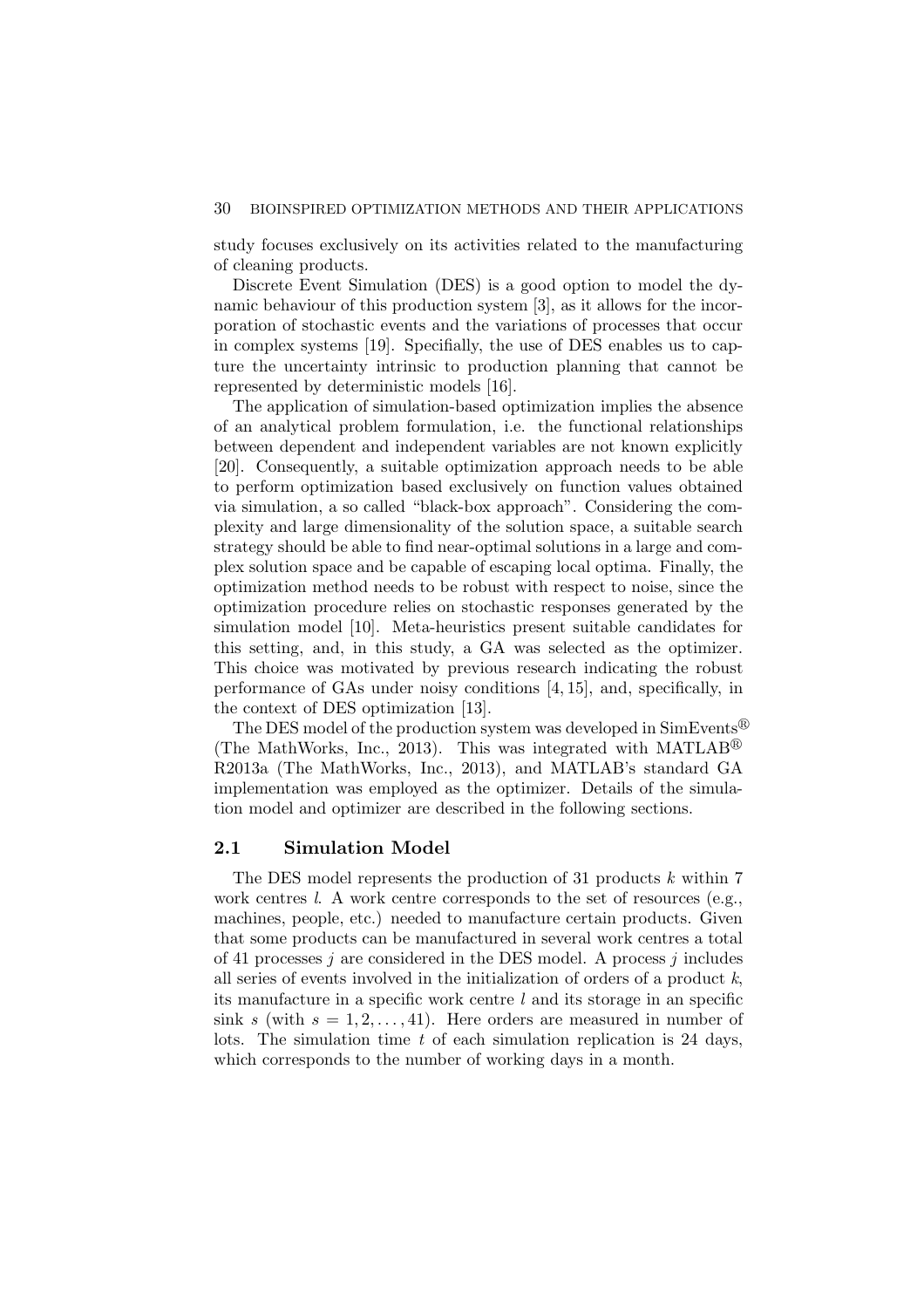

Figure 1. Order processing subsystem for work centre l.

The model component designed for the generation of orders for a single work centre  $l$  is illustrated in Figure 1. The production plan to be simulated is determined by the decision variables  $x_i$  (used as inputs for the function-call generator blocks), specified by the GA, and then the number of production orders for each process  $j$  are initialized (by event-based entity generator blocks). Given that some products k are required as raw materials during the manufacturing process of other products  $k$ , a higher priority is assigned to the initialization of orders for those sub-products in order to assure the static logic of the model.

Attributes are assigned to the different product lots (via attribute blocks). Specifications about the entity sink s (with  $s = 1, 2, \ldots, 41$ ) where final products will be stored are assigned via an attribute called  $OutputPort_i$ . Furthermore, the time required to manufacture a specific production lot  $(ManufacturingTime<sub>i</sub>)$  and the occurrence of a failure in a work centre while processing a production lot  $(WorkCentreFailure_i)$ are additional attributes assigned to each lot of product. Two different event-based random number generators are employed to set the last two attributes mentioned. Both event-based random number generators produce a signal sampled randomly from the probability distribution functions (PDFs) assigned to them. A synthetic data set was employed to estimate PDFs for each stochastic variable included in the current study, as data collection for these aspects of the system is currently incomplete.

Once the attributes have been assigned to the production orders, those orders are transferred to a queue following a first-in first-out (FIFO)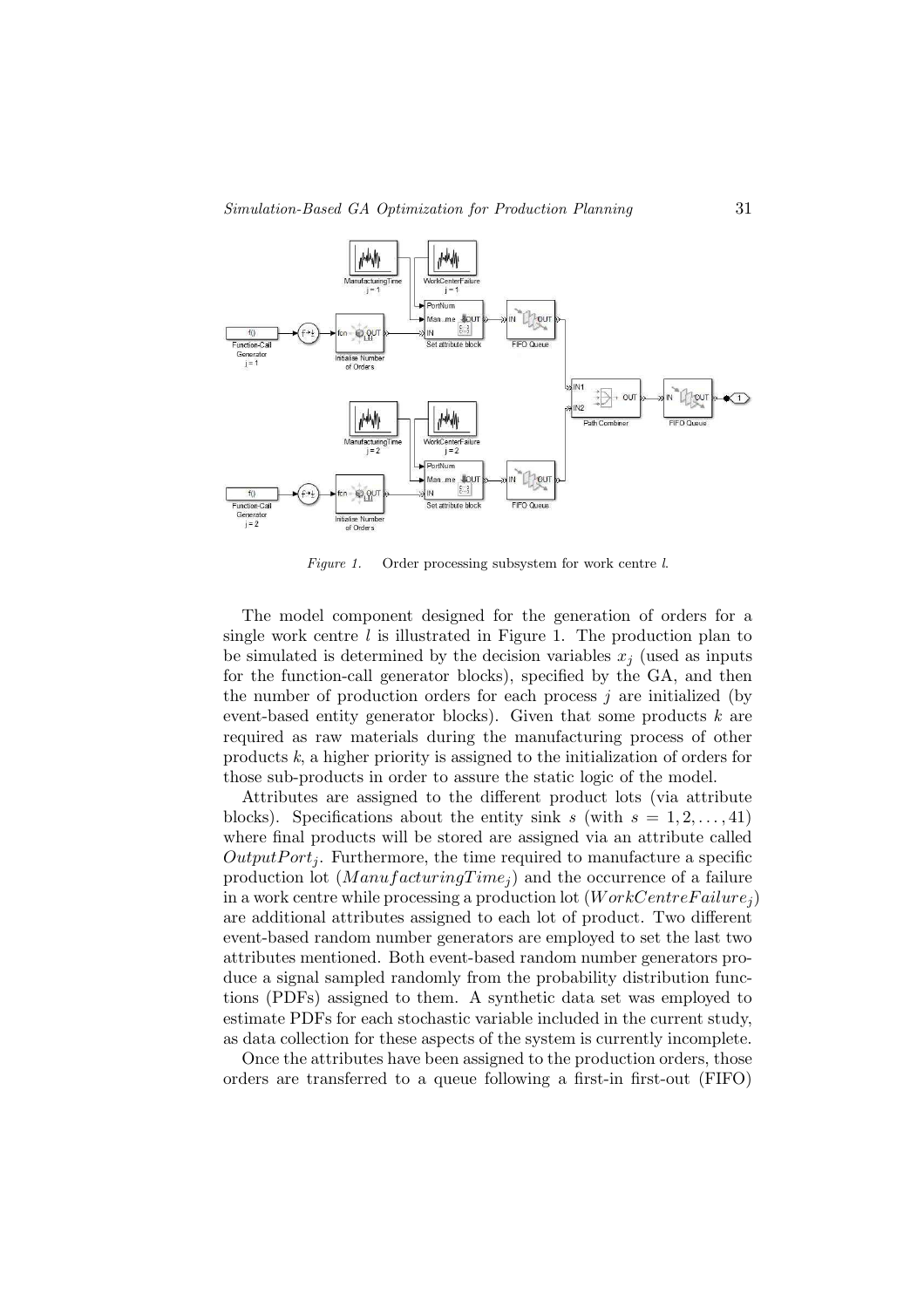#### 32 BIOINSPIRED OPTIMIZATION METHODS AND THEIR APPLICATIONS

discipline. Subsequently, those queues of production orders that have to be processed by the same work centre are merged (by a path combiner block) into a single FIFO queue.



Figure 2. Production subsystem for work centre l.



Figure 3. Repair service centre of work centre l.

The model components of a production subsystem and repair service centre are illustrated in Figure 2 and Figure 3, respectively. Each order is manufactured as soon as the corresponding work centre (represented by an N-server block) becomes available. In case of failure, the activity of that work centre is blocked by the control signal  $Pause_l$ . This signal is generated from the corresponding repair service centre and it outputs the number of entities present in that repair centre. Therefore, a signal with value greater than zero indicates that the work centre  $l$  is being repaired and stops its activity until that signal becomes zero (no entities present in the repair service centre).

In case that no failure occurs (*WorkCentreFailure<sub>j</sub>* = 1), the production batch is transferred to the corresponding sink s (determined by OutputPort<sub>i</sub>). Whereas if a failure occurs (WorkCentreFailure<sub>i</sub> = 2), that product batch is transferred to a repair service centre prior to its storage. The delay caused by the work centre failure is sampled from the corresponding PDF assigned to  $RepairServiceTime_l$ . One important assumption made is that after a production batch has left the repair service centre no re-manufacture is required, since the manufacturing process has been already completed (passed through the N-server block). This is an effective way to model system failure without having conflicting events.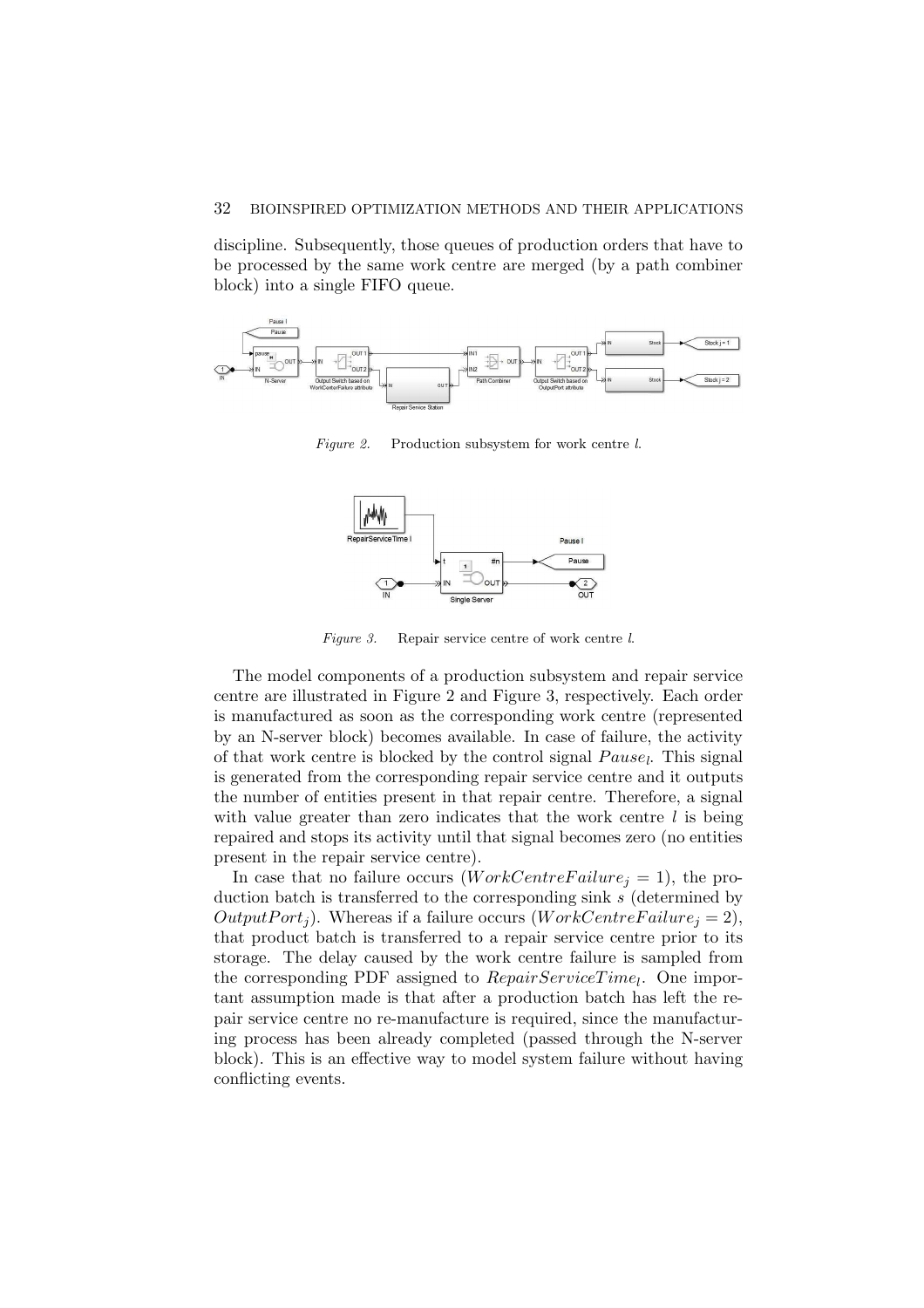The stock of product  $k$  manufactured in work centre  $l$ , denoted by  $Stock_{kl}$ , is collected at the end of every replication and it is measured in number of lots. Based on  $Stock_{kl}$ , the total stock of product k  $(Stock_k)$ is calculated at the end of every replication as follows:

$$
Stock_k = \sum_{l=1}^{7} Stock_{kl} \tag{1}
$$

consequently, for products manufactured by a single work centre this formula reduces to:

$$
Stock_k = Stock_{k1} \tag{2}
$$

### 2.2 Optimization Model

The decision variables, denoted by  $x_j$ , are the number of lots to be produced in process j. A black box optimization approach is applied in which the decision variables specified by the GA provide the input to the DES model and the responses  $Stock_k$  from the DES model are employed to compute the value of the fitness function. A total of 41 decision variables  $x_j$ , which are constrained to be positive integers, are considered in the model. Given the stochastic nature of the DES outputs, fitness is evaluated across *n* independent simulation trials (with  $n = 10$ ). Specifically, the fitness value f is estimated for each individual x as follows:

$$
f(x) = \bar{c} = \frac{1}{n} \sum_{m=1}^{n} c_m
$$
 (3)

For each replication m, the response  $(Stock_k)$  of the DES model is used to calculate  $c_m$  as follows:

$$
c_m = \sum_{k=1}^{31} InventoryCost_k + BackorderCost_k.
$$
 (4)

Inventory and Backorder Costs are defined as:

$$
InventoryCost_k = \begin{cases} (Stock_k - D_k) \times Cost_k & \text{if } Stock_k > D_k \\ 0 & \text{if } Stock_k \le D_k \end{cases}
$$

and

$$
BackorderCost_k = \begin{cases} (D_k - Stock_k) \times Price_k & \text{if } Stock_k < D_k \\ 0 & \text{if } Stock_k \ge D_k \end{cases}
$$

where,  $D_k$  indicates the demand for product k. Unsold amounts of product  $k$  are penalized proportionally to the corresponding standard cost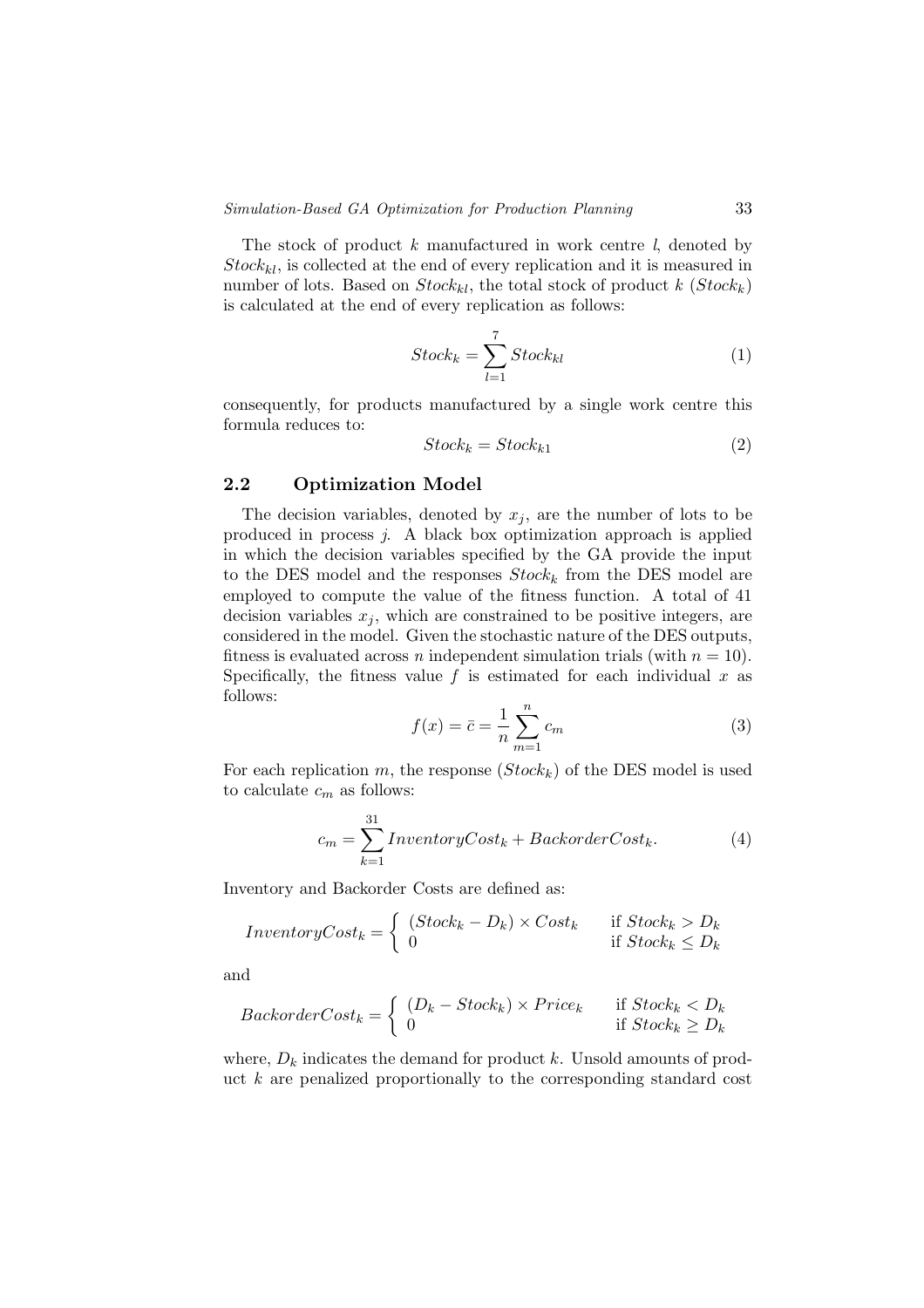per lot  $(Cost_k)$ , whereas backorders receive a fine equal to the product price, which is the income lost  $(Price_k)$  for not selling that specific amount of product. Given a lack of information on real inventory costs and total cost derived from backorders per product (cost of customer dissatisfaction, cost of non-future purchases, cost of customers switching to other brands, etc.), standard costs and product prices are currently employed to penalize inventory and backorders, respectively. These two assumptions are not valid in reality for several reasons. First, excess of inventory can be sold in future periods and inventory costs are not equal to standard costs. Second, considering product price as the total loss caused by product backorders is inaccurate and unrealistic.

Additional constraints are imposed given that some products k are required as raw materials during the manufacturing process of other products k. Therefore, the requirement of sub-products is represented through linear constraints as follows:

$$
\sum_{j=1}^{41} a_{ij} \times x_j \le b_i \qquad (i = 1, 2, \dots, 4)
$$
 (5)

where  $b_i$  denotes the quantity available of sub-product i and  $a_{ij}$  is the amount required of sub-product i to produce one lot in process j.

The default MATLAB implementation for solving integer and mixed integer problems using a GA is applied in the current study. A detailed description of the (MI-LXPM) GA and its truncation procedure (which ensures compliance with integer constraints after crossover and mutation) can be found in [7]. The inbuilt constraint-handling approach is the parameter free penalty function approach proposed by Deb [6].

# 3. Preliminary Results

The model enables an accurate incorporation of uncertainty derived from variations of manufacturing lead times, occurrence of work centre failures and repair service times. The time required to run 15 iterations of the GA is 12.15 hours. For this reason, very limited results are reported in the present study, and we mostly focus on the validity of the model designed. More extensive benchmarking of the approach (including longer optimization runs and statistics across multiple trials) is currently in progress.

As shown in Figure 4, when run for 15 iterations, the GA successfully reduces the expected sum of backorders and inventory costs. The best production plan after 15 iterations is presented in Table 1. For reference, the amount of demand to be covered, the consolidated number of lots per product to be manufactured and the actual number of lots produced is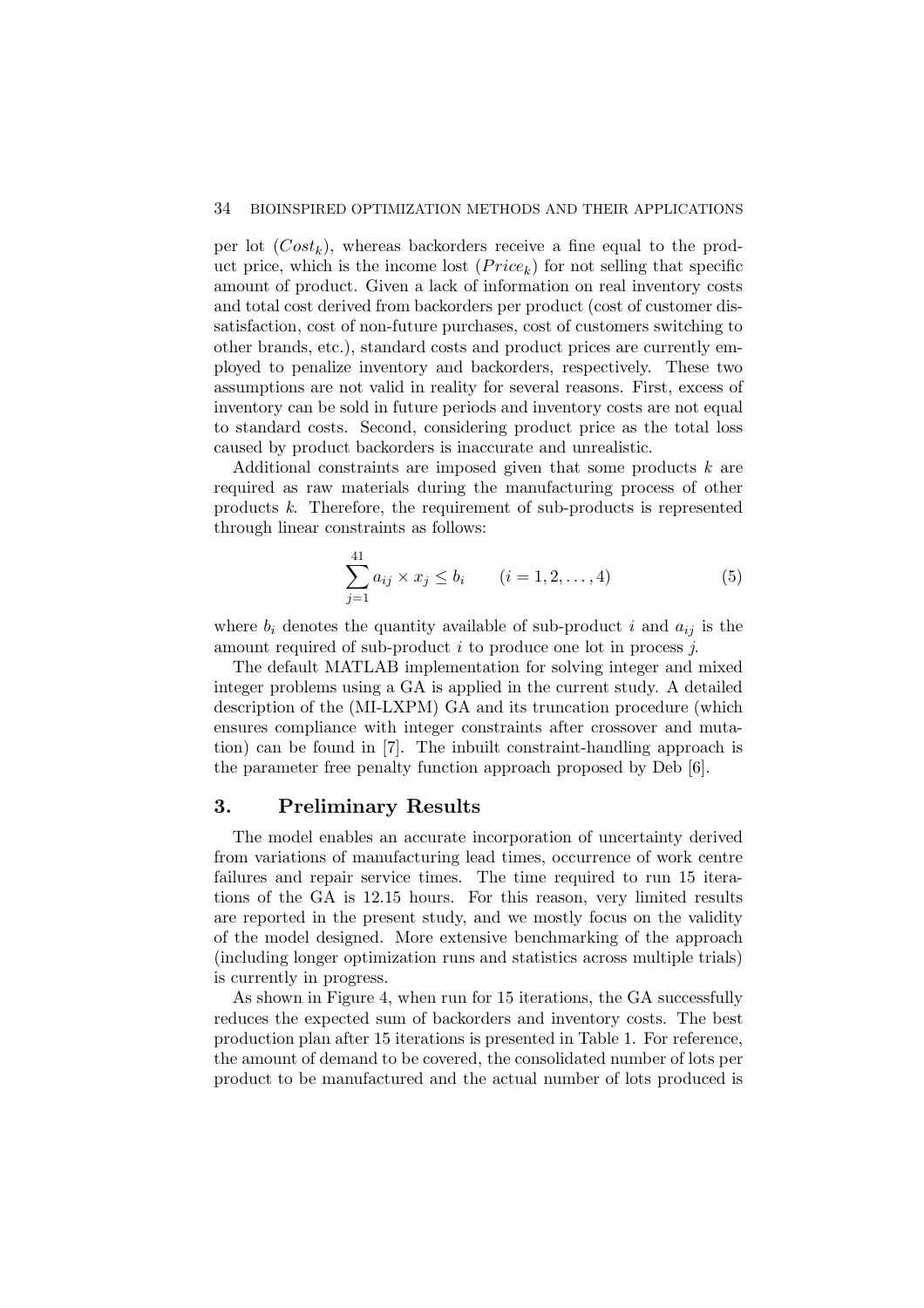shown in Table 2. The allocation for work centre 204 provides a suitable illustration of the results obtained. For the majority of products (except for product B), work centre 204 displays a more reliable performance than work centre 203. For this reason, the suggested production plan (see Table 1) allocates a greater number of orders to work centre 204. This solution is in accordance with our expectations and illustrates that the reliability of work centres is correctly accounted for in the production plan generated.



Figure 4. Best, mean and worst fitness value of the population at each iteration.

## 4. Future Research

There are a number of ways in which this research will be extended in future work. Regarding the simulation component of the work, data collection (from the company) needs to be completed. The data obtained will be used to estimate PDFs of all stochastic variables, so that the use of synthetic data can be avoided.

Regarding the optimizer, future work will include an investigation of parameter settings, the sensitivity to noise and, potentially, the comparison to alternative meta-heuristic optimization approaches. Moreover, the number  $(n)$  of simulation trials employed to evaluate fitness will be further analysed in order to balance quality of estimations and computational cost. Furthermore, a multi-objective formulation of the problem will be explored in order to account for the robustness of solutions in a more explicit manner. Specifically, the maximization of the signal-tonoise ratio may be used as an additional objective to directly account for the variability in the fitness values obtained [1].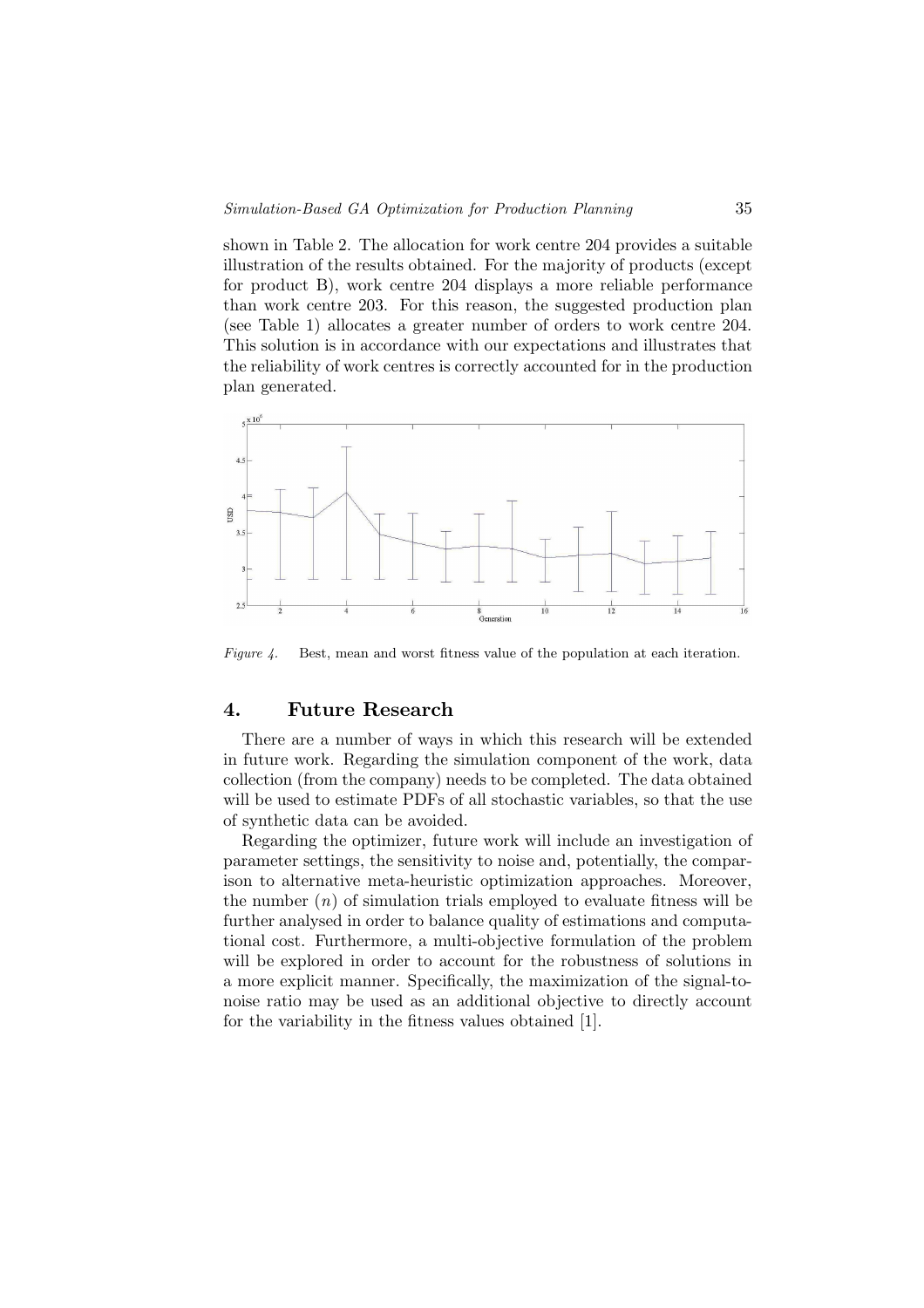| $Product$                 | $Work\ centre$ | Prod. plan <sup>b</sup> |
|---------------------------|----------------|-------------------------|
| $\mathbf A$               | 204            | $14\,$                  |
| $\, {\bf B}$              | $203\,$        | $\overline{7}$          |
| $\overline{B}$            | 204            | $\,$ 6 $\,$             |
| $\mathcal{C}$             | $203\,$        | $10\,$                  |
| $\mathbf D$               | $203\,$        | $\,6$                   |
| $\mathbf E$               | $203\,$        | $10\,$                  |
| ${\bf F}$                 | $203\,$        | $\,$ $\,$               |
| $\mathbf G$               | $203\,$        | $\overline{7}$          |
| $\mathbf G$               | $\,204$        | $14\,$                  |
| $\rm H$                   | $203\,$        | $\sqrt{3}$              |
| $\rm H$                   | $\,204$        | $11\,$                  |
| $\rm I$                   | $203\,$        | $\sqrt{3}$              |
| $\rm I$                   | $\,204$        | $8\,$                   |
| $\bf J$                   | $203\,$        | 14                      |
| $\rm K$                   | $\,203$        | $\,6$                   |
| $\mathbf L$               | $203\,$        | $12\,$                  |
| $\mathbf L$               | $\,204$        | $13\,$                  |
| $\mathbf M$               | $\,203$        | $\overline{\mathbf{7}}$ |
| $\mathbf M$               | $\,204$        | $19\,$                  |
| $\mathbf N$               | 204            | $14\,$                  |
| $\mathcal{O}$             | $203\,$        | $\bf 5$                 |
| $\mathcal O$              | $\,204$        | $10\,$                  |
| ${\bf P}$                 | $\,203$        | $\bf 4$                 |
| ${\bf P}$                 | 204            | $\bf 4$                 |
| $\mathbf Q$               | $203\,$        | $12\,$                  |
| ${\bf R}$                 | $202\,$        | $\bf 5$                 |
| ${\bf R}$                 | $\,203$        | $\overline{\mathbf{3}}$ |
| ${\bf R}$                 | 204            | $\overline{7}$          |
| $\mathbf S$               | $202\,$        | $\overline{7}$          |
| $\mathbf T$               | $\,203$        | $\boldsymbol{9}$        |
| ${\bf U}$                 | $\,203$        | $12\,$                  |
| $\ensuremath{\mathbf{V}}$ | $203\,$        | $13\,$                  |
| W                         | $203\,$        | $\sqrt{2}$              |
| $\rm X$                   | $202\,$        | $\boldsymbol{9}$        |
| $\mathbf{Y}^b$            | $101\,$        | $\sqrt{3}$              |
| $\mathbf{Z}^b$            | 204            | $10\,$                  |
| AA                        | $\,204$        | $\,6$                   |
| $\mathbf{A}\mathbf{B}^b$  | $205\,$        | $\,$ $\,$               |
| $\mathbf{AC}^b$           | $205\,$        | $16\,$                  |
| AD                        | $208\,$        | $\sqrt{ }$              |
| AE                        | 301            | $\boldsymbol{9}$        |

Table 1. Number of product lots to be manufactured in a specific work centre.

<sup>a</sup>best production plan generated by the model after 15 iterations with  $n = 10$ .  $b$ Sub-products.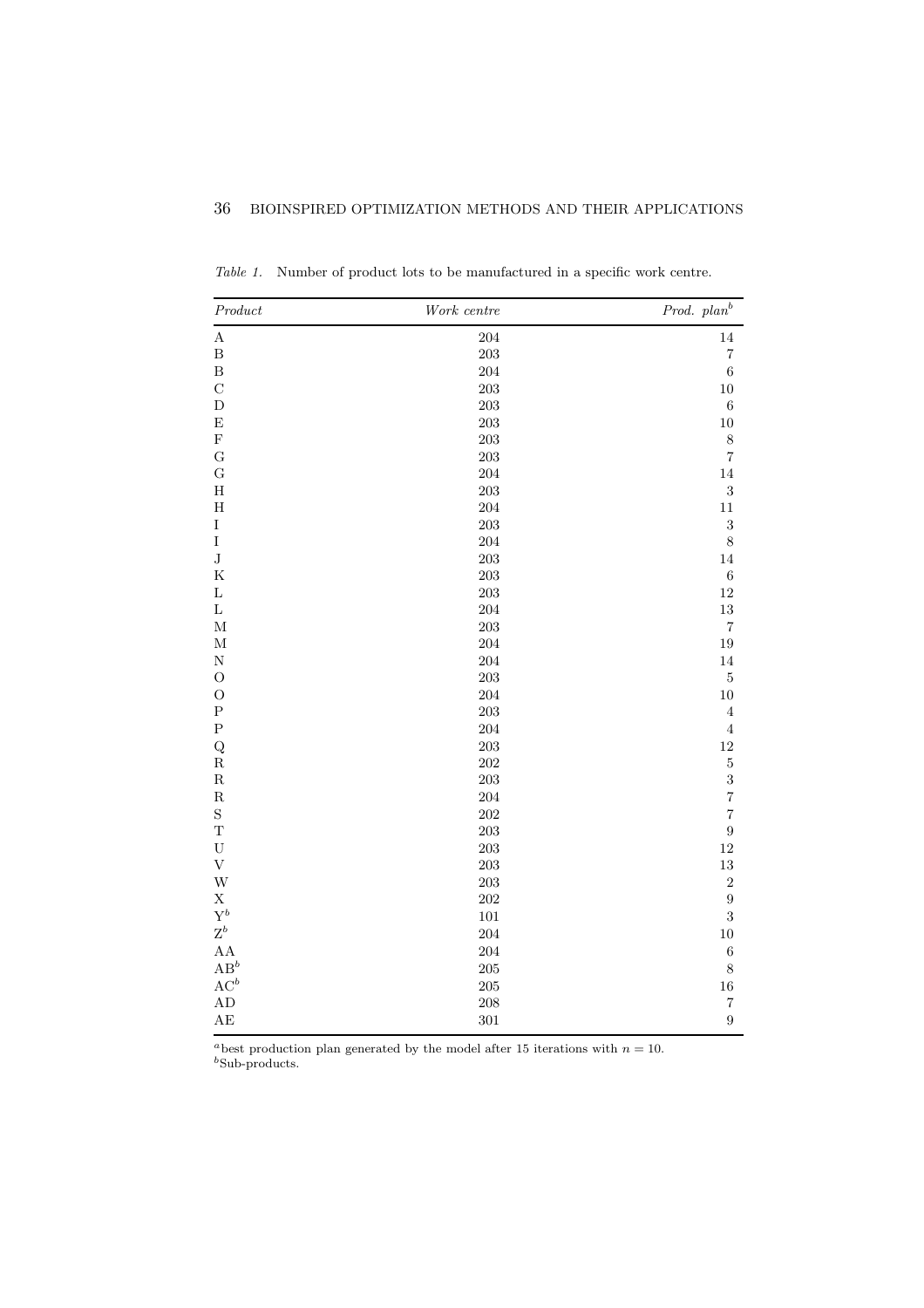|                          |                      | Production $\,^a$       |                       |
|--------------------------|----------------------|-------------------------|-----------------------|
| $Product$                | $\emph{Demand}$ $^a$ | Planned                 | $Actual$ <sup>b</sup> |
| $\boldsymbol{A}$         | $10\,$               | 14                      | $7.3\,$               |
| $\, {\bf B}$             | $\boldsymbol{9}$     | $13\,$                  | $6.1\,$               |
| $\mathcal{C}$            | 12                   | $10\,$                  | $\overline{4}$        |
| $\mathbf D$              | $10\,$               | $\,6\,$                 | 2.4                   |
| $\mathbf E$              | $15\,$               | $10\,$                  | $\overline{4}$        |
| $\mathbf F$              | 13                   | $\,8\,$                 | 3.2                   |
| $\mathbf G$              | 12                   | $21\,$                  | $10.1\,$              |
| $\mathbf H$              | $11\,$               | 14                      | $\overline{7}$        |
| $\rm I$                  | $\boldsymbol{9}$     | $11\,$                  | $5.5\,$               |
| $_{\rm J}$               | 8                    | 14                      | 5.6                   |
| $_{\rm K}$               | 15                   | $\,6\,$                 | 2.4                   |
| Г                        | 12                   | 25                      | 11.6                  |
| $\mathbf M$              | 13                   | ${\bf 26}$              | 12.6                  |
| ${\bf N}$                | $12\,$               | 14                      | 7.3                   |
| $\mathcal{O}$            | 13                   | $15\,$                  | $7.3\,$               |
| ${\bf P}$                | $\boldsymbol{9}$     | $8\,$                   | $3.9\,$               |
| ${\bf Q}$                | $11\,$               | $12\,$                  | $4.8\,$               |
| ${\bf R}$                | $10\,$               | $15\,$                  | 10                    |
| $\mathbf S$              | $\boldsymbol{9}$     | $\overline{\mathbf{7}}$ | $\overline{7}$        |
| $\mathbf T$              | 15                   | $\boldsymbol{9}$        | $3.6\,$               |
| ${\bf U}$                | 15                   | 12                      | $4.8\,$               |
| $\mathbf{V}$             | 12                   | $13\,$                  | $5.2\,$               |
| W                        | $\overline{9}$       | $\overline{2}$          | $\rm 0.8$             |
| $\mathbf X$              | $\boldsymbol{9}$     | $\boldsymbol{9}$        | $\boldsymbol{9}$      |
| $\mathbf{Y}^c$           | $\boldsymbol{0}$     | $\overline{3}$          | 3                     |
| $\mathbf{Z}^c$           | $\boldsymbol{0}$     | $10\,$                  | $5.3\,$               |
| ${\rm AA}$               | $10\,$               | $\,6\,$                 | $\!3.3\!$             |
| $\mathbf{A}\mathbf{B}^c$ | $\boldsymbol{0}$     | 8                       | 8                     |
| $\mathbf{AC}^c$          | $\boldsymbol{0}$     | 16                      | $16\,$                |
| $\mathbf{A}\mathbf{D}$   | $10\,$               | $\overline{\mathbf{7}}$ | $\overline{7}$        |
| $\mathbf{A}\mathbf{E}$   | $10\,$               | $\boldsymbol{9}$        | $\overline{9}$        |

Table 2. Demand, consolidated production plan per product and actual production achieved.

 $a$  measured in number of lots.

 $<sup>b</sup>$ average value of 10 independent replications.</sup>

 $c$ Sub-products.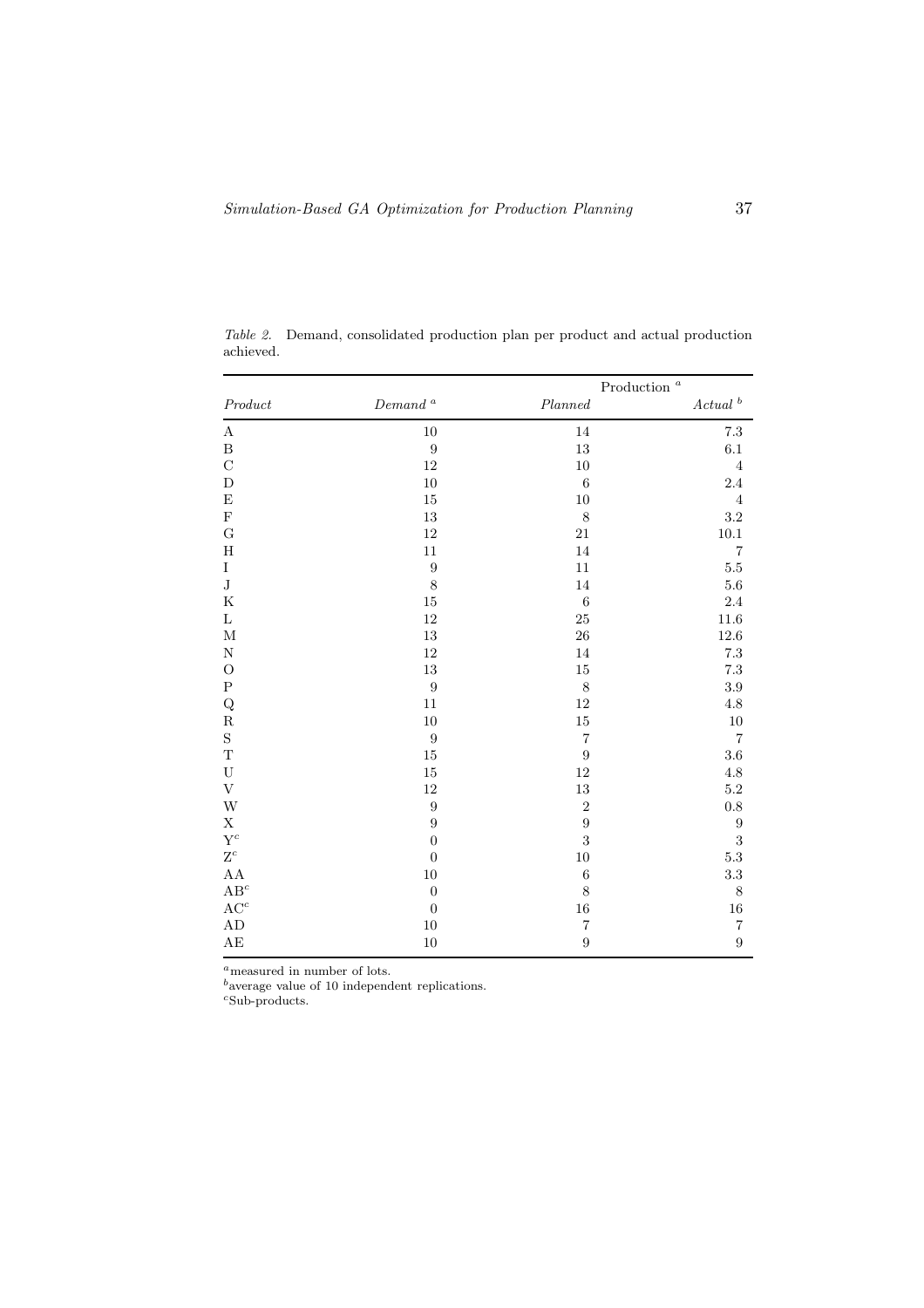### References

- [1] R. Al-Aomar. Incorporating robustness into genetic algorithm search of stochastic simulation outputs. Simul. Model. Prac. Th., 14(3):201–223, 2006.
- [2] J. April, M. Better, F. Glover, J. Kelly, and M. Laguna. Enhancing business process management with simulation optimization. In Proc. 38th Conference on Winter Simulation, pages 642–649, 2006.
- [3] C. Azzaro-Pantel, L. Bernal-Haro, P. Baudet, S. Domenech, and L. Pibouleau. A two-stage methodology for short-term batch plant scheduling: discrete-event simulation and genetic algorithm. Comput. Chem. Eng., 22(10):1461-1481, 1998.
- [4] E. B. Baum, D. Boneh, and C. Garrett. On genetic algorithms. In Proc. 8th Annual Conference on Computational Learning Theory, pages 230–239, 1995.
- [5] T.-M. Cheng and R.-Z. Yan. Integrating messy genetic algorithms and simulation to optimize resource utilization. Comput.-Aided Civil .Inf., 24(6):401-415, 2009.
- [6] K. Deb. An efficient constraint handling method for genetic algorithms. Comput. Methods Appl. M., 186(2):311–338, 2000.
- [7] K. Deep, K. P. Singh, M. Kansal, and C. Mohan. A real coded genetic algorithm for solving integer and mixed integer optimization problems. Appl. Math. Comput., 212(2):505–518, 2009.
- [8] H. Ding, L. Benyoucef, and X. Xie. A simulation optimization methodology for supplier selection problem. Int. J. Comp. Integ. M., 18(2-3):210–224, 2005.
- [9] M. Gnoni, R. Iavagnilio, G. Mossa, G. Mummolo, and A. Di Leva. Production planning of a multi-site manufacturing system by hybrid modelling: A case study from the automotive industry. Int. J. Prod. Econ., 85(2):251–262, 2003.
- [10] G. Gray, K. Fowler, and J. Griffin. Hybrid optimization schemes for simulationbased problems. Procedia Computer Science, 1(1):1349–1357, 2010.
- [11] S.-J. Hsieh. Hybrid analytic and simulation models for assembly line design and production planning. Simul. Model. Prac. Th., 10(1-2):87–108, 2002.
- [12] P. Korytkowski, T. Wiśniewski, and S. Rymaszewski. An evolutionary simulation-based optimization approach for dispatching scheduling. Simul. Model. Prac. Th., 35:69–85, 2013.
- [13] T. Lacksonen. Empirical comparison of search algorithms for discrete event simulation. *Comput. Ind. Eng.*, 40(1):133-148, 2001.
- [14] P. Li, M. Wendt, and G. Wozny. Optimal production planning for chemical processes under uncertain market conditions. Chem. Eng. Technol., 27(6):641– 651, 2004.
- [15] M. Mitchell. An introduction to genetic algorithms. MIT press, 1998.
- [16] L. Monostori, G. Erdős, B. Kádár, T. Kis, A. Kovács, A. Pfeiffer, and J. Váncza. Digital enterprise solution for integrated production planning and control. Comput. Ind., 61(2):112–126, 2010.
- [17] A. Nikolopoulou and M. G. Ierapetritou. Hybrid simulation based optimization approach for supply chain management. Comput. Chem. Eng., 47:183–193, 2012.
- [18] Y. Pochet. Mathematical programming models and formulations for deterministic production planning problems. In Computational Combinatorial Optimization, pages 57–111. Springer, 2001.